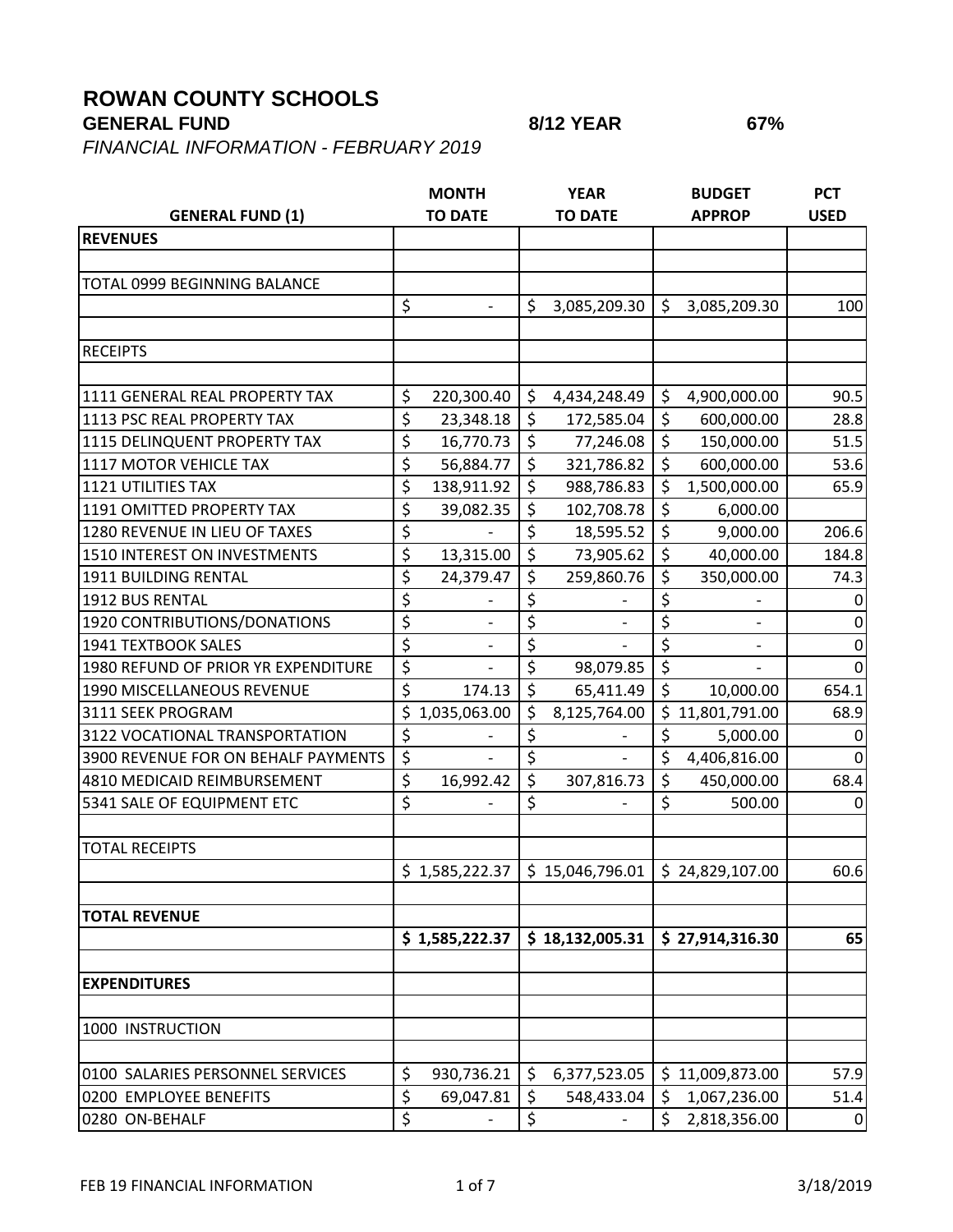|                                          | <b>MONTH</b>            |         | <b>YEAR</b>    |                        | <b>BUDGET</b>   | <b>PCT</b>  |
|------------------------------------------|-------------------------|---------|----------------|------------------------|-----------------|-------------|
| <b>GENERAL FUND (1)</b>                  | <b>TO DATE</b>          |         | <b>TO DATE</b> |                        | <b>APPROP</b>   | <b>USED</b> |
| 0300 PURCHASED PROF AND TECH SERV        | \$<br>27,258.86         | \$      | 137,264.10     | $\zeta$                | 79,400.00       | 172.9       |
| 0400 PURCHASED PROPERTY SERVICES         | \$<br>491.12            | \$      | 21,036.31      | \$                     | 38,561.00       | 54.6        |
| 0500 OTHER PURCHASED SERVICES            | \$<br>1,677.55          | \$      | 91,408.50      | $\zeta$                | 116,800.00      | 78.3        |
| 0600 SUPPLIES                            | \$<br>5,720.51          | \$      | 206,203.66     | $\zeta$                | 327,505.00      | 63          |
| 0700 PROPERTY                            | \$<br>245.46            | \$      | 114,361.77     | \$                     | 262,380.00      | 43.6        |
| 0800 DEBT SERVICE AND MISCELLANEOUS      | \$<br>145.86            | \$      | 2,729.98       | $\zeta$                | 7,250.00        | 37.7        |
|                                          |                         |         |                |                        |                 |             |
| <b>TOTAL 1000 INSTRUCTION</b>            |                         |         |                |                        |                 |             |
|                                          | \$1,035,323.38          | \$      | 7,498,960.41   |                        | \$15,727,361.00 | 47.7        |
| 2100 STUDENT SUPPORT SERVICES            |                         |         |                |                        |                 |             |
| 0100 SALARIES PERSONNEL SERVICES         | \$<br>63,591.66         | \$      | 460,931.13     | \$                     | 762,734.00      | 60.4        |
| 0200 EMPLOYEE BENEFITS                   | \$<br>8,782.08          | \$      | 62,476.12      | \$                     | 107,048.00      | 58.4        |
| 0280 ON-BEHALF                           | \$                      | \$      |                | \$                     | 108,726.00      | 0           |
| 0300 PURCHASED PROF AND TECH SERV        | \$                      | \$      | 1,302.00       | $\zeta$                | 1,650.00        | 78.9        |
| 0500 OTHER PURCHASED SERVICES            | \$<br>155.44            | \$      | 3,357.25       | $\zeta$                | 2,300.00        | 146         |
| 0600 SUPPLIES                            | \$<br>816.61            | \$      | 36,456.50      | $\zeta$                | 21,400.00       | 170.4       |
| 0800 DEBT SERVICE AND MISCELLANEOUS      | \$                      | \$      |                | \$                     | 150.00          | 0           |
|                                          |                         |         |                |                        |                 |             |
| TOTAL 2100 STUDENT SUPPORT SERVICES      |                         |         |                |                        |                 |             |
|                                          | \$<br>73,345.79         | \$      | 564,523.00     | \$                     | 1,004,008.00    | 56.2        |
| 2200 INSTRUCTIONAL STAFF SUPP SERV       |                         |         |                |                        |                 |             |
|                                          |                         |         |                |                        |                 |             |
| 0100 SALARIES PERSONNEL SERVICES         | \$<br>19,253.66         | \$      | 175,395.27     | $\zeta$                | 304,884.00      | 57.5        |
| 0200 EMPLOYEE BENEFITS                   | \$<br>1,204.32          | \$      | 14,104.94      | \$                     | 16,672.00       | 84.6        |
| 0280 ON-BEHALF                           | \$                      | \$      |                | $\overline{\varsigma}$ | 87,105.00       | 0           |
| 0300 PURCHASED PROF AND TECH SERV        | \$<br>$\qquad \qquad -$ | \$      | 512.00         | $\zeta$                | 9,450.00        | 5.4         |
| 0500 OTHER PURCHASED SERVICES            | \$<br>101.80            | \$      | 366.40         | $\zeta$                | 3,500.00        | 10.5        |
| 0600 SUPPLIES                            | \$<br>952.63            | \$      | 10,964.39      | \$                     | 31,152.00       | 35.2        |
| 0700 PROPERTY                            | \$                      | \$      |                | \$                     | 1,450.00        | 0           |
|                                          |                         |         |                |                        |                 |             |
| TOTAL 2200 INSTRUCTIONAL STAFF SUPP SERV |                         |         |                |                        |                 |             |
|                                          | \$<br>21,512.41         | $\zeta$ | 201,343.00     | $\zeta$                | 454,213.00      | 44.3        |
| 2300 DISTRICT ADMIN SUPPORT              |                         |         |                |                        |                 |             |
|                                          |                         |         |                |                        |                 |             |
| 0100 SALARIES PERSONNEL SERVICES         | \$<br>16,206.80         | \$      | 139,472.56     | \$                     | 204,481.35      | 68.2        |
| 0200 EMPLOYEE BENEFITS                   | \$<br>2,027.38          | \$      | 101,313.59     | \$                     | 190,180.00      | 53.3        |
| 0280 ON-BEHALF                           | \$                      | \$      |                | \$                     | 204,875.00      | 0           |
| 0300 PURCHASED PROF AND TECH SERV        | \$<br>9,773.27          | \$      | 264,705.47     | $\zeta$                | 258,100.00      | 102.6       |
| 0400 PURCHASED PROPERTY SERVICES         | \$                      | \$      | 9,282.72       | $\zeta$                | 14,500.00       | 64          |
| 0500 OTHER PURCHASED SERVICES            | \$<br>1,033.50          | \$      | 15,635.72      | \$                     | 110,918.00      | 14.1        |
| 0600 SUPPLIES                            | \$<br>454.02            | \$      | 1,111.62       | $\zeta$                | 5,500.00        | 20.2        |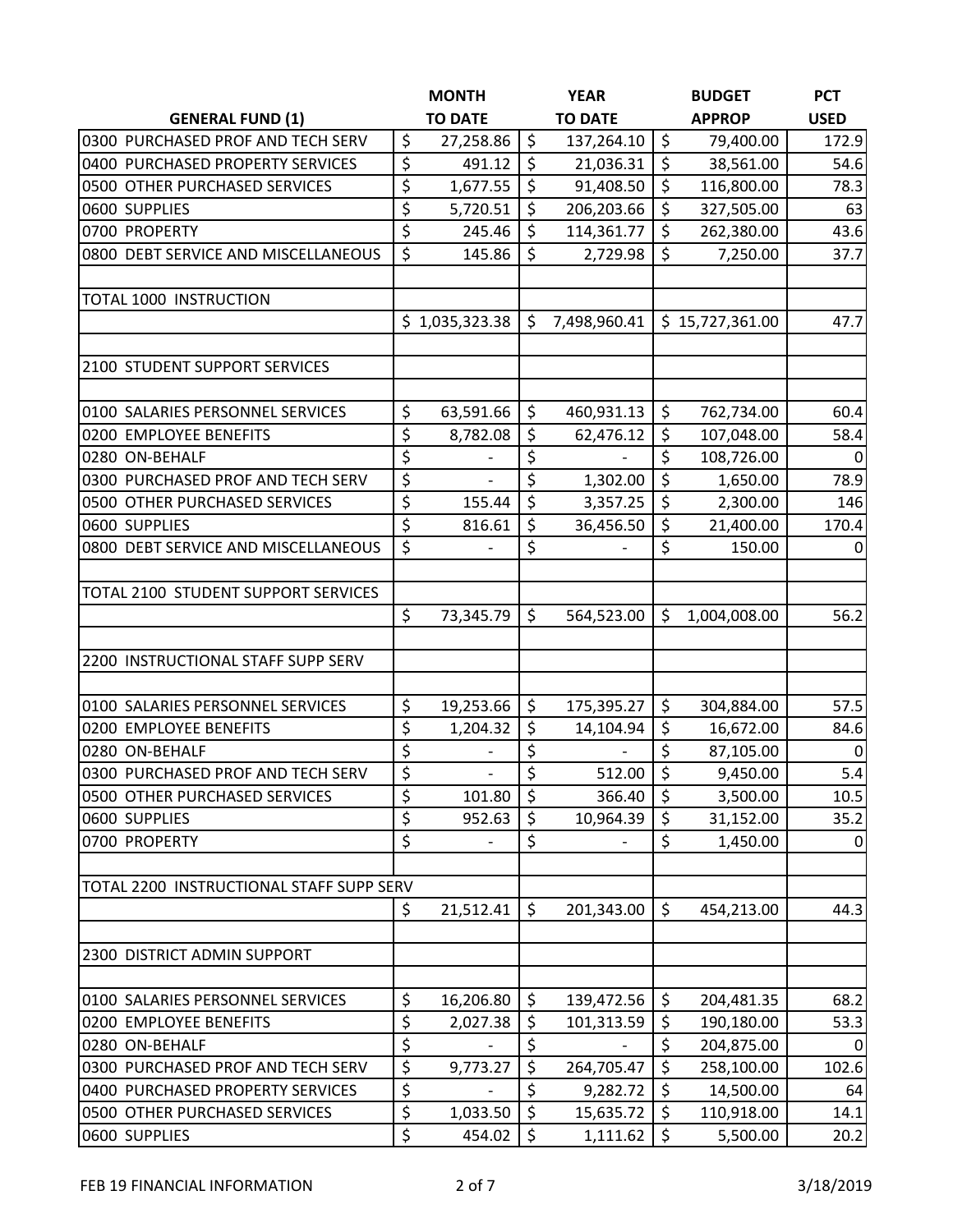|                                             |                                 | <b>MONTH</b>      |         | <b>YEAR</b>              |                  | <b>BUDGET</b> | <b>PCT</b>              |
|---------------------------------------------|---------------------------------|-------------------|---------|--------------------------|------------------|---------------|-------------------------|
| <b>GENERAL FUND (1)</b>                     |                                 | <b>TO DATE</b>    |         | <b>TO DATE</b>           |                  | <b>APPROP</b> | <b>USED</b>             |
| 0700 PROPERTY                               | \$                              |                   | \$      | 237.51                   | \$               | 6,000.00      | $\overline{\mathbf{4}}$ |
| 0840 CONTINGENCY                            | $\overline{\xi}$                |                   | \$      |                          | $\zeta$          |               | $\pmb{0}$               |
|                                             |                                 |                   |         |                          |                  |               |                         |
| TOTAL 2300 DISTRICT ADMIN SUPPORT           |                                 |                   |         |                          |                  |               |                         |
|                                             | \$                              | 29,494.97         | \$      | 531,759.19               | \$               | 994,554.35    | 53.5                    |
|                                             |                                 |                   |         |                          |                  |               |                         |
| 2400 SCHOOL ADMIN SUPPORT                   |                                 |                   |         |                          |                  |               |                         |
| 0100 SALARIES PERSONNEL SERVICES            | $\zeta$                         | 63,913.18         | $\zeta$ | 503,284.40               | \$               | 764,477.00    | 65.8                    |
| 0200 EMPLOYEE BENEFITS                      | $\zeta$                         | 6,000.82          | \$      | 45,745.49                | \$               | 155,476.00    | 29.4                    |
| 0280 ON-BEHALF                              | \$                              |                   | \$      |                          | \$               | 214,659.00    | $\mathbf 0$             |
| 0300 PURCHASED PROF AND TECH SERV           | \$                              | $\qquad \qquad -$ | \$      | 631.68                   | \$               | 17,750.00     | 3.6                     |
| 0400 PURCHASED PROPERTY SERVICES            | \$                              | $\frac{1}{2}$     | \$      | 42,762.50                | \$               | 40,736.00     | 105                     |
| 0500 OTHER PURCHASED SERVICES               | $\overline{\boldsymbol{\zeta}}$ | 31.80             | \$      | 1,164.44                 | $\overline{\xi}$ | 7,450.00      | 15.6                    |
| 0600 SUPPLIES                               | \$                              | 2,919.66          | \$      | 28,107.53                | \$               | 73,093.00     | 38.5                    |
| 0700 PROPERTY                               | \$                              |                   | \$      | 3,463.80                 | \$               | 4,378.00      | 79.1                    |
| 0800 DEBT SERVICE AND MISCELLANEOUS         | \$                              | $\qquad \qquad -$ | \$      |                          | \$               | 600.00        | 0                       |
| 0840 CONTINGENCY                            | \$                              | $\overline{a}$    | \$      | $\overline{\phantom{0}}$ | \$               | 714.00        | $\mathbf 0$             |
|                                             |                                 |                   |         |                          |                  |               |                         |
| TOTAL 2400 SCHOOL ADMIN SUPPORT             |                                 |                   |         |                          |                  |               |                         |
|                                             | $\zeta$                         | 72,865.46         | $\zeta$ | 625,159.84               | \$               | 1,279,333.00  | 48.9                    |
|                                             |                                 |                   |         |                          |                  |               |                         |
| 2500 BUSINESS SUPPORT SERVICES              |                                 |                   |         |                          |                  |               |                         |
| 0100 SALARIES PERSONNEL SERVICES            | \$                              | 12,435.86         | \$      | 100,172.08               | \$               | 151,231.00    | 66.2                    |
| 0200 EMPLOYEE BENEFITS                      | \$                              | 2,417.22          | \$      | 19,378.52                | \$               | 29,271.00     | 66.2                    |
| 0280 ON-BEHALF                              | \$                              | $\qquad \qquad -$ | \$      |                          | \$               | 34,028.00     | 0                       |
|                                             |                                 |                   |         |                          |                  |               |                         |
| TOTAL 2500 BUSINESS SUPPORT SERVICES        |                                 |                   |         |                          |                  |               |                         |
|                                             | \$                              | 14,853.08         | $\zeta$ | 119,550.60               | $\zeta$          | 214,530.00    | 55.7                    |
|                                             |                                 |                   |         |                          |                  |               |                         |
| 2600 PLANT OPERATIONS AND MAINTENANCE       |                                 |                   |         |                          |                  |               |                         |
|                                             |                                 |                   |         |                          |                  |               |                         |
| 0100 SALARIES PERSONNEL SERVICES            | \$                              | 58,873.66         | \$      | 522,855.88               | \$               | 897,254.00    | 58.3                    |
| 0200 EMPLOYEE BENEFITS                      | \$                              | 16,503.89         | \$      | 142,761.32               | \$               | 204,844.00    | 69.7                    |
| 0280 ON-BEHALF                              | \$                              |                   | \$      |                          | \$               | 488,691.00    | $\Omega$                |
| 0300 PURCHASED PROF AND TECH SERV           | \$                              | 45,398.20         | \$      | 340,492.40               | \$               | 316,000.00    | 107.8                   |
| 0400 PURCHASED PROPERTY SERVICES            | \$                              | 9,960.93          | \$      | 83,569.39                | \$               | 133,600.00    | 62.6                    |
| 0500 OTHER PURCHASED SERVICES               | \$                              | 605.37            | \$      | 44,982.63                | $\zeta$          | 59,500.00     | 75.6                    |
| 0600 SUPPLIES                               | $\overline{\varsigma}$          | 77,634.24         | \$      | 600,423.15               | \$               | 1,028,500.00  | 58.4                    |
| 0700 PROPERTY                               | $\zeta$                         |                   | \$      | 165.98                   | \$               | 11,500.00     | 1.4                     |
| 0800 DEBT SERVICE AND MISCELLANEOUS         | \$                              |                   | \$      |                          | \$               | 3,000.00      | 0                       |
|                                             |                                 |                   |         |                          |                  |               |                         |
| TOTAL 2600 PLANT OPERATIONS AND MAINTENANCE |                                 |                   |         |                          |                  |               |                         |
|                                             | \$                              | 208,976.29        | \$      | 1,735,250.75             | \$               | 3,142,889.00  | 55.2                    |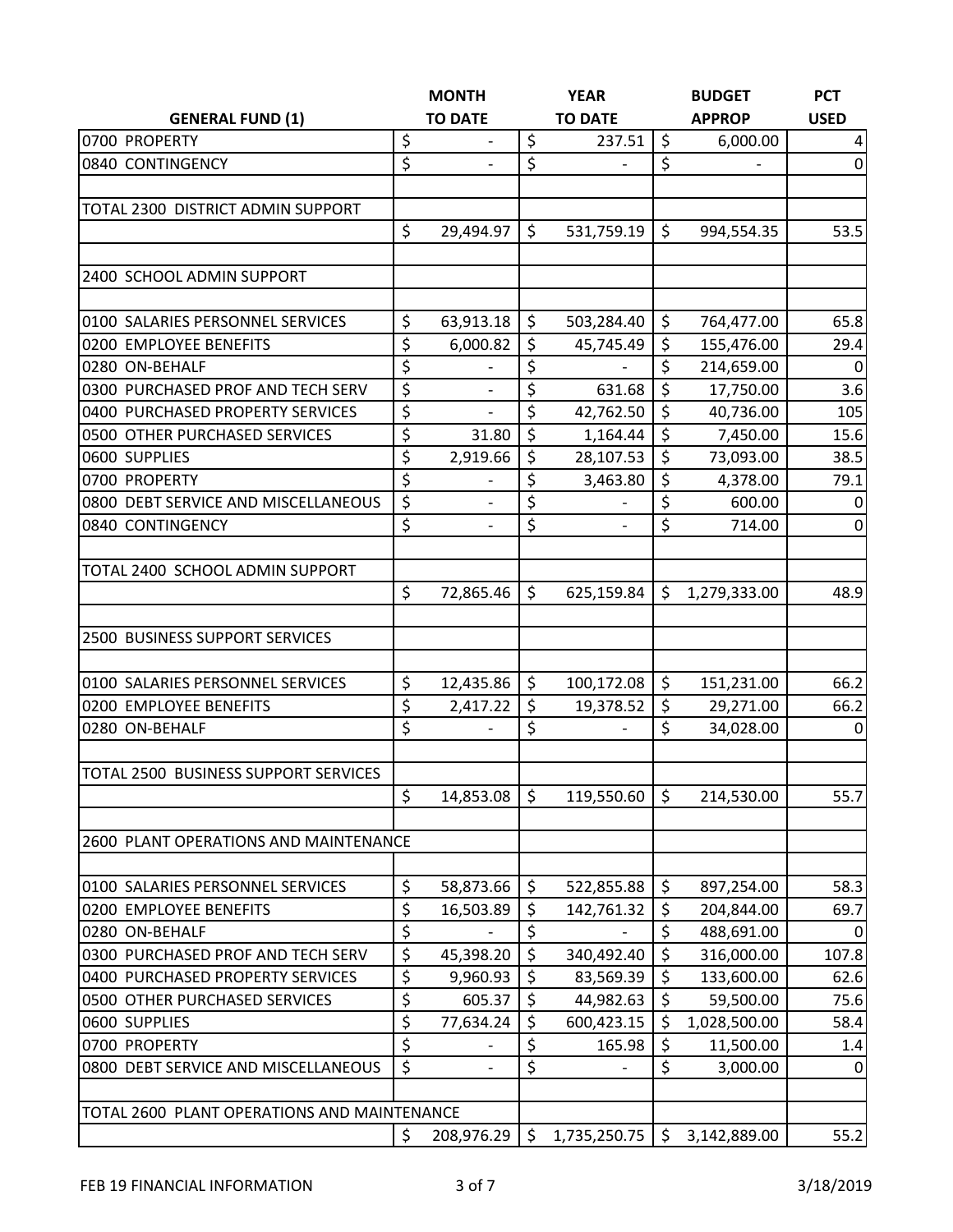|                                     |    | <b>MONTH</b>             |    | <b>YEAR</b>     |         | <b>BUDGET</b>   | <b>PCT</b>  |
|-------------------------------------|----|--------------------------|----|-----------------|---------|-----------------|-------------|
| <b>GENERAL FUND (1)</b>             |    | <b>TO DATE</b>           |    | <b>TO DATE</b>  |         | <b>APPROP</b>   | <b>USED</b> |
|                                     |    |                          |    |                 |         |                 |             |
| 2700 STUDENT TRANSPORTATION         |    |                          |    |                 |         |                 |             |
|                                     |    |                          |    |                 |         |                 |             |
| 0100 SALARIES PERSONNEL SERVICES    | \$ | 105,005.11               | \$ | 717,881.99      | \$      | 1,045,358.00    | 68.7        |
| 0200 EMPLOYEE BENEFITS              | \$ | 29,445.88                | \$ | 204,631.62      | \$      | 342,297.00      | 59.8        |
| 0280 ON-BEHALF                      | \$ |                          | \$ |                 | \$      | 417,520.00      | $\mathbf 0$ |
| 0300 PURCHASED PROF AND TECH SERV   | \$ | 325.00                   | \$ | 18,149.93       | \$      | 6,050.00        | 300         |
| 0400 PURCHASED PROPERTY SERVICES    | \$ | 180.00                   | \$ | 5,473.94        | \$      | 2,500.00        | 219         |
| 0500 OTHER PURCHASED SERVICES       | \$ | 117.00                   | \$ | 96,194.06       | \$      | 68,400.00       | 140.6       |
| 0600 SUPPLIES                       | \$ | 30,172.19                | \$ | 299,861.50      | \$      | 501,000.00      | 59.9        |
| 0700 PROPERTY                       | \$ |                          | \$ | 17,753.06       | \$      | 50,000.00       | 35.5        |
| TOTAL 2700 STUDENT TRANSPORTATION   |    |                          |    |                 |         |                 |             |
|                                     | \$ | 165,245.18               | \$ | 1,359,946.10    | \$      | 2,433,125.00    | 55.9        |
| 5100 DEBT SERVICE                   |    |                          |    |                 |         |                 |             |
| 0800 DEBT SERVICE AND MISCELLANEOUS | \$ | 224,936.14               | \$ | 334,339.02      | $\zeta$ | 500,000.00      | 66.9        |
|                                     |    |                          |    |                 |         |                 |             |
| TOTAL 5100 DEBT SERVICE             | \$ |                          | \$ |                 | $\zeta$ |                 |             |
|                                     |    | 224,936.14               |    | 334,339.02      |         | 500,000.00      | 66.9        |
| 5200 FUND TRANSFERS                 |    |                          |    |                 |         |                 |             |
| 0900 OTHER ITEMS                    | \$ | $\overline{\phantom{a}}$ | \$ | 26,009.00       | $\zeta$ | 75,000.00       | 34.7        |
| TOTAL 5200 FUND TRANSFERS           |    |                          |    |                 |         |                 |             |
|                                     | \$ |                          | \$ | 26,009.00       | \$      | 75,000.00       | 34.7        |
| 5300 CONTINGENCY                    |    |                          |    |                 |         |                 |             |
| 0840 CONTINGENCY                    | \$ |                          | \$ |                 | \$      | 2,089,302.95    | $\pmb{0}$   |
| TOTAL 5300 CONTINGENCY              |    |                          |    |                 |         |                 |             |
|                                     | \$ |                          | \$ |                 | \$      | 2,089,302.95    | $\pmb{0}$   |
| <b>TOTAL EXPENDITURES</b>           |    |                          |    |                 |         |                 |             |
|                                     |    | \$1,846,552.70           |    | \$12,996,840.91 |         | \$27,914,316.30 | 46.6        |
| <b>TOTAL FOR GENERAL FUND (1)</b>   |    |                          |    |                 |         |                 |             |
|                                     | \$ | $(261, 330.33)$ \$       |    | 5,135,164.40    | \$      | -               | 0           |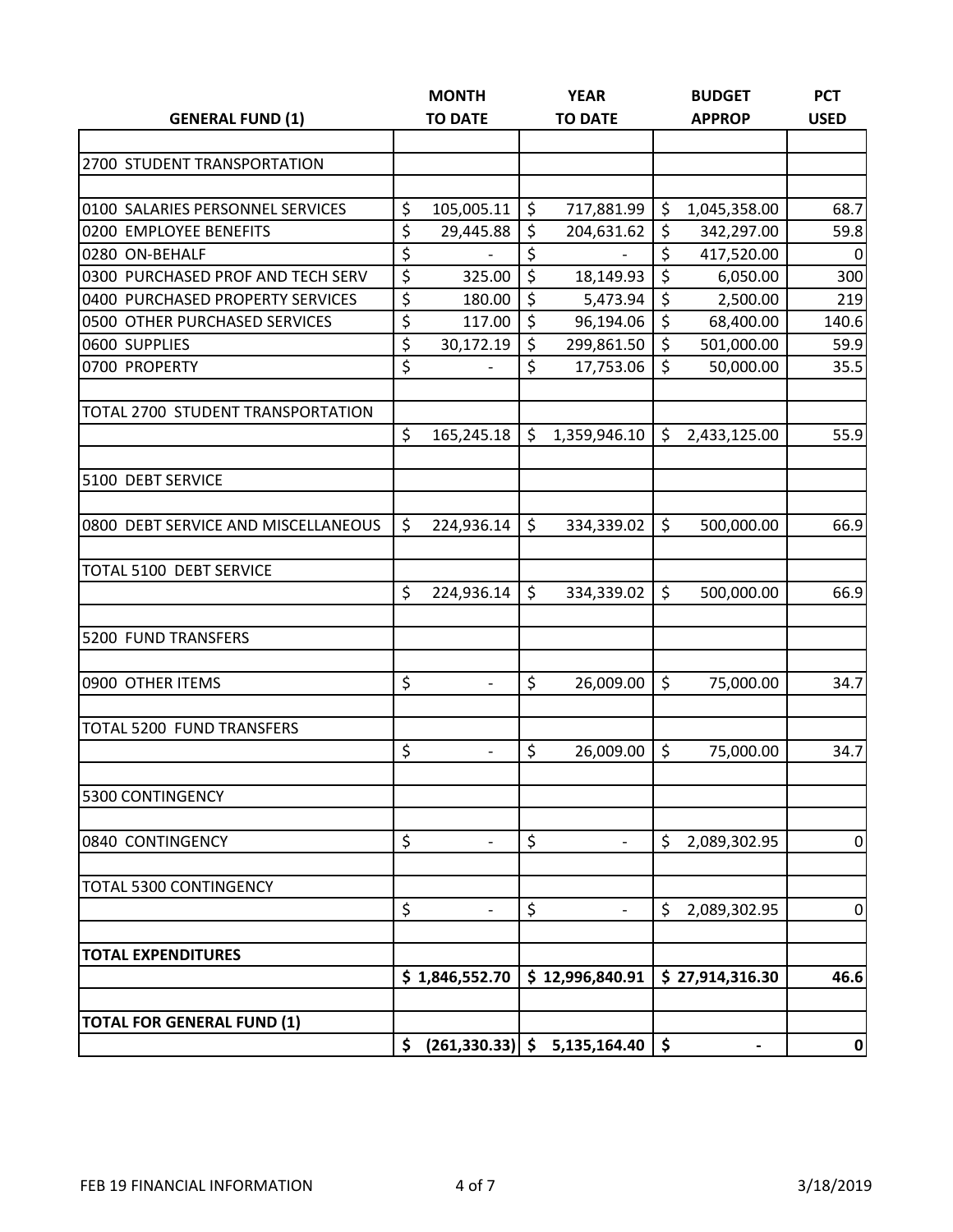|                                         |         | <b>MONTH</b>             |    | <b>YEAR</b>    |         | <b>BUDGET</b> | <b>PCT</b>     |
|-----------------------------------------|---------|--------------------------|----|----------------|---------|---------------|----------------|
| <b>FOOD SERVICE FUND (51)</b>           |         | <b>TO DATE</b>           |    | <b>TO DATE</b> |         | <b>APPROP</b> | <b>USED</b>    |
| <b>REVENUES</b>                         |         |                          |    |                |         |               |                |
|                                         |         |                          |    |                |         |               |                |
| TOTAL 0999 BEGINNING BALANCE            |         |                          |    |                |         |               |                |
|                                         | \$      | $\qquad \qquad -$        | \$ | 317,227.95     | $\zeta$ | 317,227.95    | 100            |
|                                         |         |                          |    |                |         |               |                |
| <b>RECEIPTS</b>                         |         |                          |    |                |         |               |                |
|                                         |         |                          |    |                |         |               |                |
| 1510 INTEREST ON INVESTMENTS            | \$      | $\overline{\phantom{a}}$ | \$ | 77.15          | \$      | 500.00        | 15.4           |
| 1629 NON-REIMBURSBLE OTHER FOOD PRG     | $\zeta$ | 15,229.16                | \$ | 91,021.16      | \$      | 150,000.00    | 60.7           |
| 3200 RESTRICTED STATE REVENUE           | \$      |                          | \$ |                | \$      | 16,198.00     | $\Omega$       |
| 4500 RESTRICTED FED THRU STATE          | \$      | 192,192.92               | \$ | 1,137,222.96   | \$      | 1,650,000.00  | 68.9           |
| 4950 CHILD NUTR PRG DONATED COMMOD      | $\zeta$ |                          | \$ |                | \$      | 100,000.00    | $\mathbf 0$    |
|                                         |         |                          |    |                |         |               |                |
| <b>TOTAL RECEIPTS</b>                   |         |                          |    |                |         |               |                |
|                                         | \$      | 207,422.08               | \$ | 1,228,321.27   | \$      | 1,916,698.00  | 64.1           |
|                                         |         |                          |    |                |         |               |                |
| <b>TOTAL REVENUE</b>                    |         |                          |    |                |         |               |                |
|                                         | \$      | 207,422.08               | \$ | 1,545,549.22   | \$      | 2,233,925.95  | 69.2           |
|                                         |         |                          |    |                |         |               |                |
| <b>EXPENDITURES</b>                     |         |                          |    |                |         |               |                |
|                                         |         |                          |    |                |         |               |                |
| 3100 FOOD SERVICE OPERATION             |         |                          |    |                |         |               |                |
|                                         |         |                          |    |                |         |               |                |
| 0100 SALARIES PERSONNEL SERVICES        | \$      | 62,748.30                | \$ | 437,160.50     | \$      | 689,762.00    | 63.4           |
| 0200 EMPLOYEE BENEFITS                  | \$      | 17,252.76                | \$ | 119,910.95     | \$      | 145,820.00    | 82.2           |
| 0280 ON-BEHALF                          | \$      |                          | \$ |                | \$      | 156,313.00    | 0              |
| 0300 PURCHASED PROF AND TECH SERV       | \$      | 551.00                   | \$ | 10,988.00      | \$      | 19,800.00     | 55.5           |
| 0400 PURCHASED PROPERTY SERVICES        | \$      |                          | \$ | 9,259.00       | $\zeta$ | 2,500.00      | 370.4          |
| 0500 OTHER PURCHASED SERVICES           | \$      | 221.84                   | \$ | 3,216.99       | \$      | 4,000.00      | 80.4           |
| 0600 SUPPLIES                           | \$      | 123,508.75               | \$ | 650,519.33     | \$      | 1,070,794.35  | 60.8           |
| 0700 PROPERTY                           | \$      | 1,831.56                 | \$ | 57,839.70      | \$      | 67,457.40     | 85.7           |
| 0840 CONTINGENCY                        | \$      |                          | \$ |                | \$      | 77,479.20     | $\overline{0}$ |
|                                         |         |                          |    |                |         |               |                |
| TOTAL 3100 FOOD SERVICE OPERATION       |         |                          |    |                |         |               |                |
|                                         | \$      | 206,114.21               | \$ | 1,288,894.47   | \$      | 2,233,925.95  | 57.7           |
|                                         |         |                          |    |                |         |               |                |
| <b>TOTAL EXPENDITURES</b>               |         |                          |    |                |         |               |                |
|                                         | \$      | 206,114.21               | \$ | 1,288,894.47   | \$      | 2,233,925.95  | 57.7           |
|                                         |         |                          |    |                |         |               |                |
| <b>TOTAL FOR FOOD SERVICE FUND (51)</b> |         |                          |    |                |         |               |                |
|                                         | \$      | 1,307.87                 | \$ | 256,654.75     | \$      | -             | 0              |
|                                         |         |                          |    |                |         |               |                |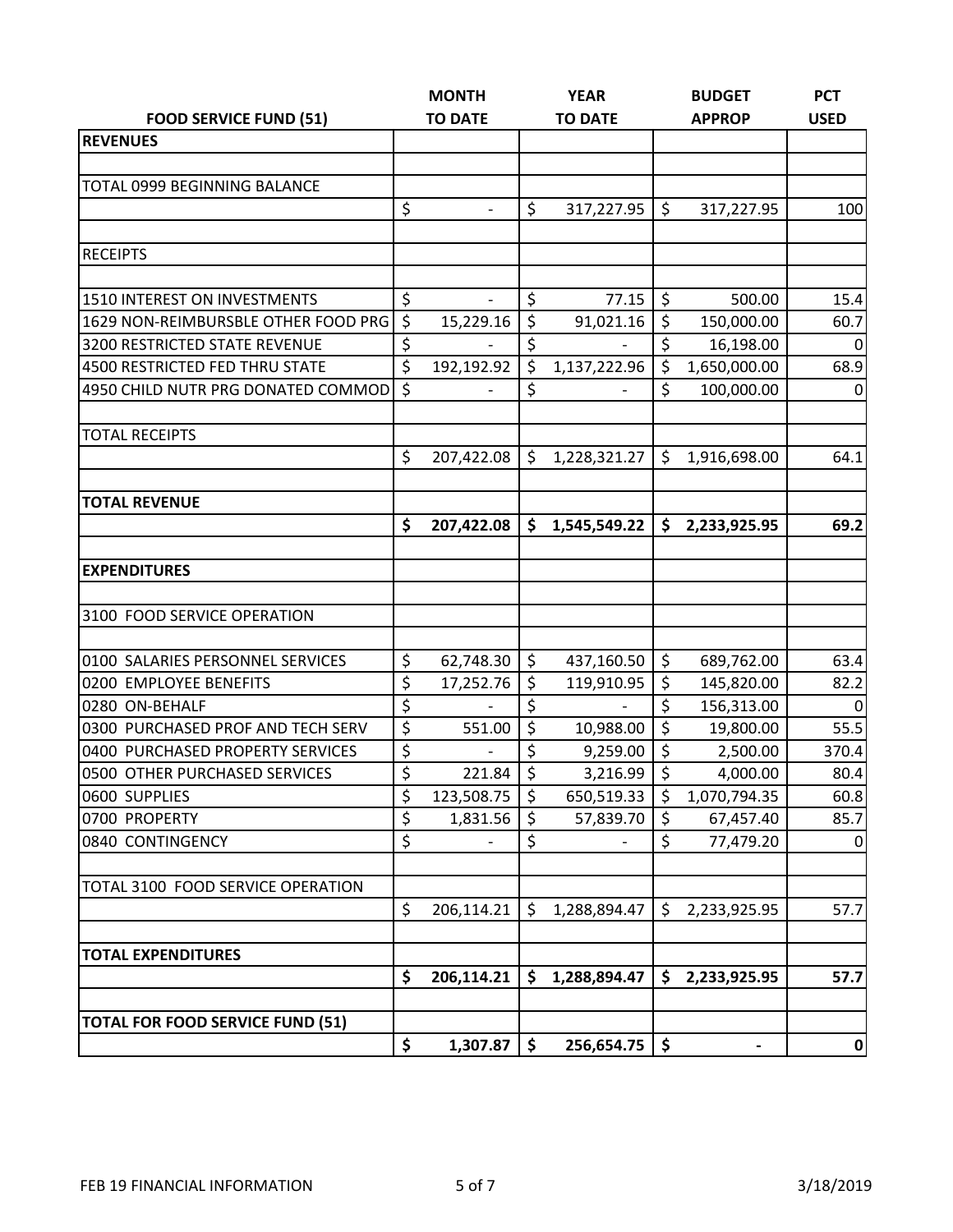## 03/14/2019 15:11 |ROWAN COUNTY SCHOOLS 12 9515gtea | MONTHLY REPORT - FY 2019 Period 8 kymnth REPORT OPTIONS --------------------------------------------------------- ----------------- ------------------ ------------------- ------ Fiscal Year/Period Fiscal Year/Period For reports 2019 8 Include page break between funds? Y

FEB 19 FINANCIAL INFORMATION 6 of 7 3/18/2019